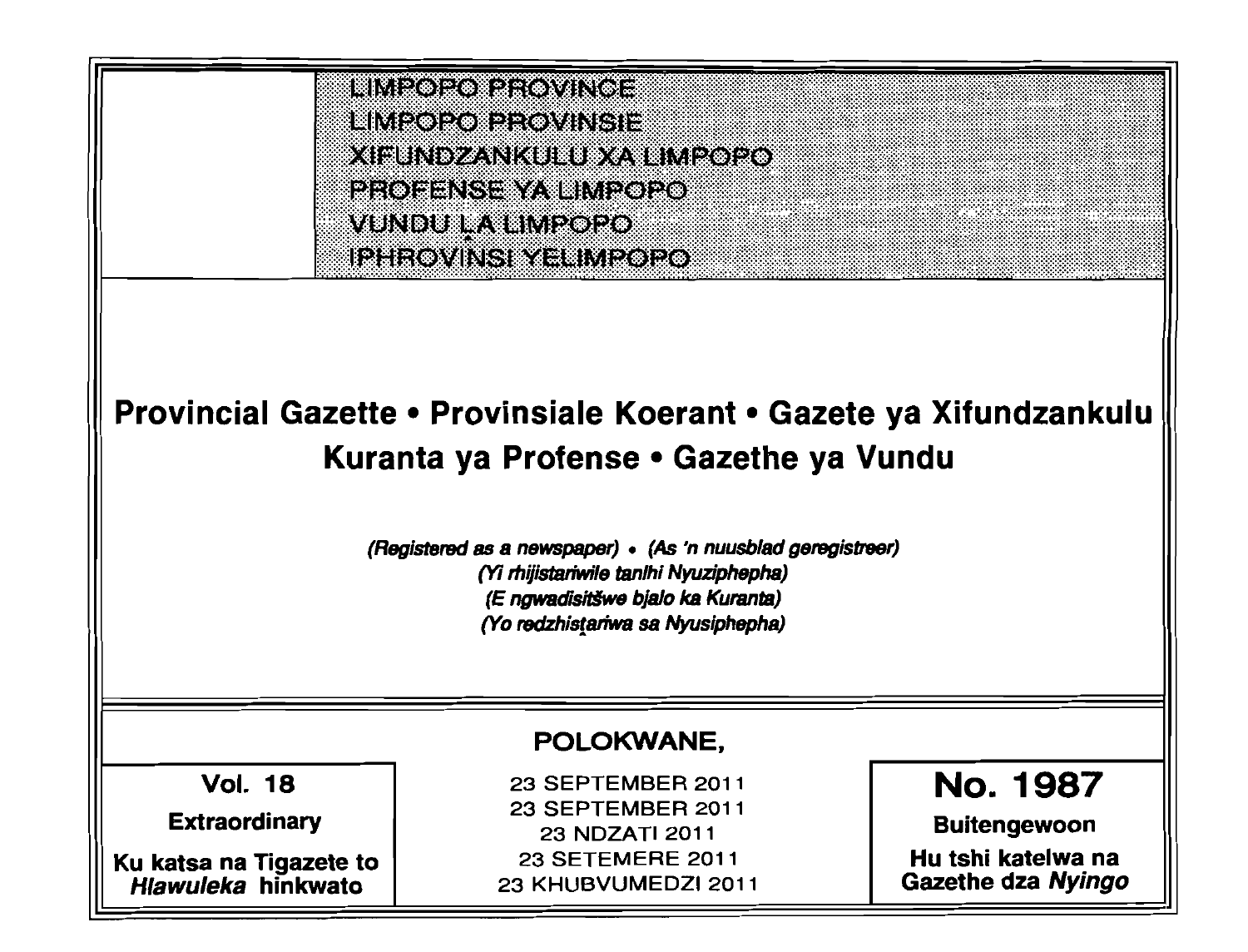#### IMPORTANT NOTICE

The Government Printing Works will not be held responsible for faxed documents not received due to errors on the fax machine or faxes received which are unclear or incomplete. Please be advised that an "OK" slip, received from a fax machine, will not be accepted as proof that documents were received by the GPW for printing. If documents are faxed to the GPW it will be the sender's responsibility to phone and confirm that the documents were received in good order.

Furthermore the Government Printing Works will also not be held responsible for cancellations and amendments which have not been done on original documents received from clients.

| <b>CONTENTS • INHOUD</b> |                                                                                                   |             |                |
|--------------------------|---------------------------------------------------------------------------------------------------|-------------|----------------|
| No.                      |                                                                                                   | Page<br>No. | Gazette<br>No. |
|                          | <b>GENERAL NOTICE • ALGEMENE KENNISGEWING</b>                                                     |             |                |
| 289                      | Limpopo Gambling Act (4/1999): Invitation for nomination of members of the Limpopo Gambling Board | З           | 1987           |
| 289                      |                                                                                                   | 4           | 1987           |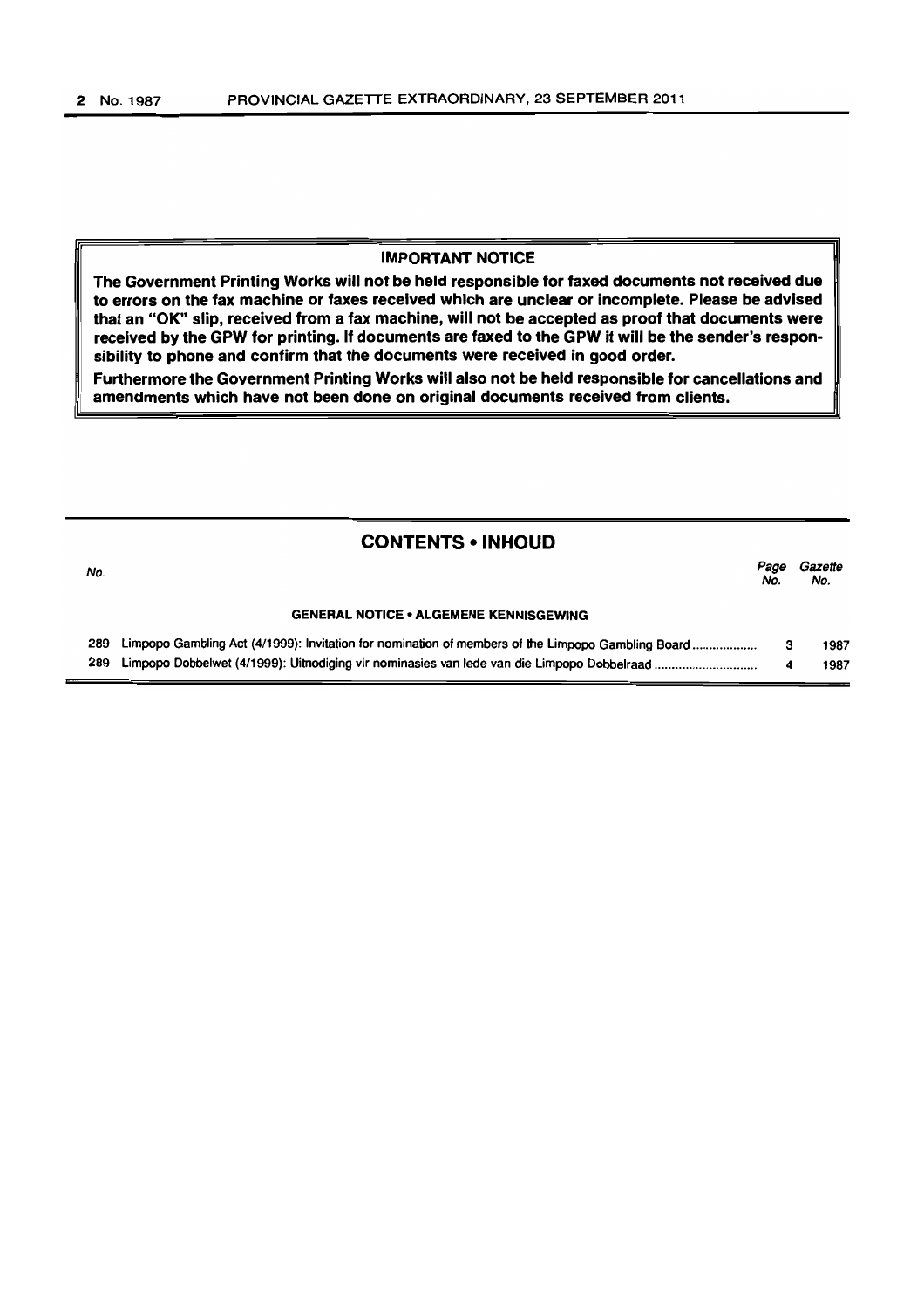## GENERAL NOTICE ALGEMENE KENNISGEWING

## GENERAL NOTICE 289 OF 2011

DEPARTMENT OF ECONOMIC DEVELOPMENT, ENVIRONMENT & TOURISM



# **INVITATION FOR NOMINATION OF MEMBERS OF THE LIMPOPO GAMBLING BOARD**

The member of the Executive Council responsible for Economic Development, Environment and Tourism, the Honourable PP Moloto, hereby invites nominations for members of the Umpopo Gambling Board in terms of Sections 4 and 5 of the Limpopo Gambling Act, No 4 of 1999, as amended.

Members of the public are therefore requested to, forward nominations, together with CVs of such nominated persons, within 21 days of this publication for the attention of:

Mr Kenneth Maboea

Department of Economic Development, Environment and Tourism

Private Bag X9468

Polokwane

0700

or

20 Hans van Rensburg Street

Evridiki Towers

Polokwane

0700.

Enquiries: Mr Kenneth Maboea

Tel. (015) *293-8535/8559* 

**Munsa Communication**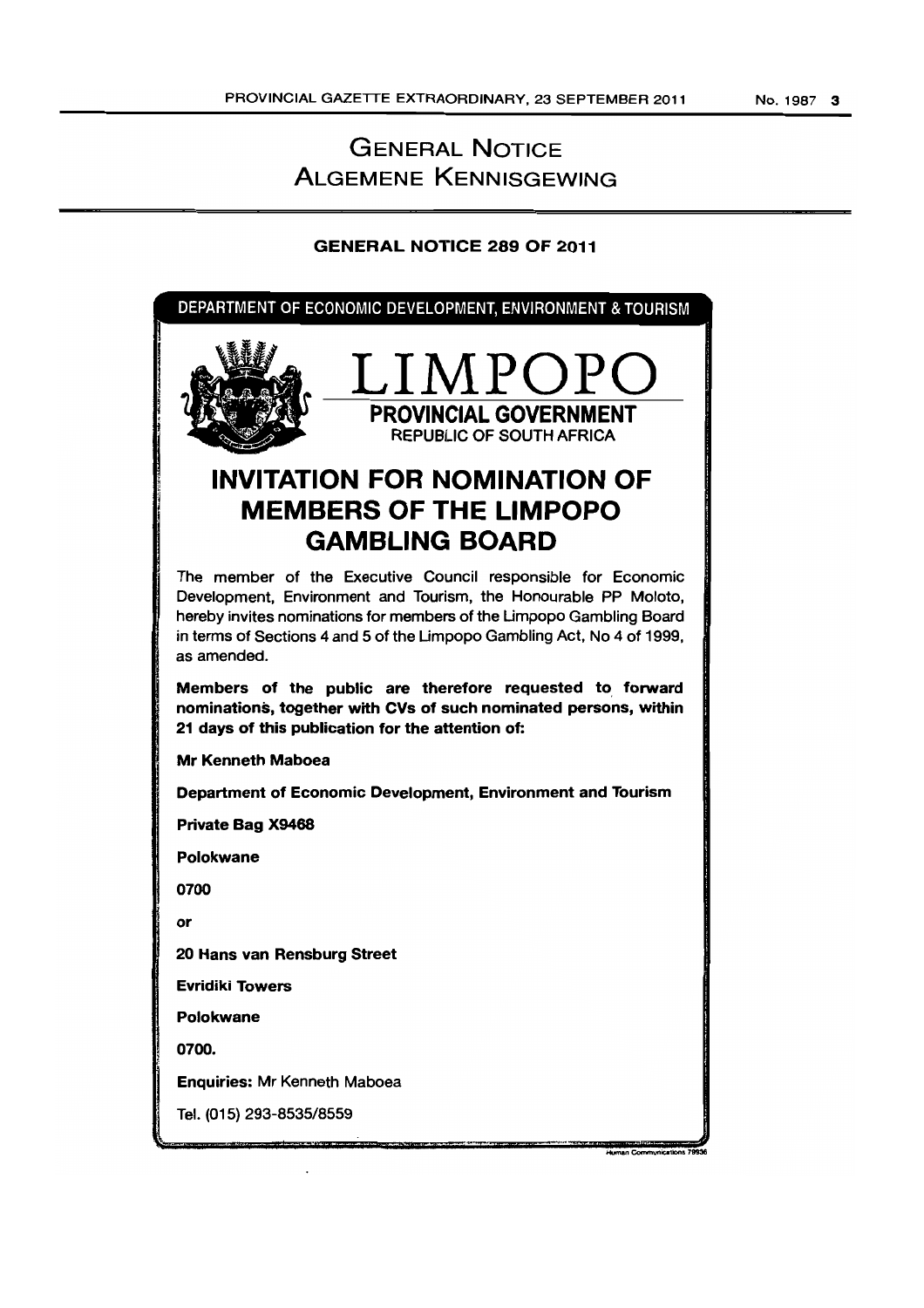## ALGEMENE KENNISGEWING 289 VAN 2011

,

| LIMPOPC<br><b>PROVINCIAL GOVERNMENT</b><br><b>REPUBLIC OF SOUTH AFRICA</b><br>UITNODIGING VIR NOMINASIES VAN                                                                                                                                                                                                   |  |  |  |
|----------------------------------------------------------------------------------------------------------------------------------------------------------------------------------------------------------------------------------------------------------------------------------------------------------------|--|--|--|
|                                                                                                                                                                                                                                                                                                                |  |  |  |
| <b>LEDE VAN DIE LIMPOPO</b><br><b>DOBBELRAAD</b>                                                                                                                                                                                                                                                               |  |  |  |
| Die lid van die Uitvoerende Raad wat verantwoordelik is vir Ekonomiese<br>Ontwikkeling, Omgewing en Toerisme, sy Edele PP Moloto, rig hiermee<br>'n uitnodiging vir nominasies van lede van die Limpopo Dobbelraad<br>ingevolge Artikels 4 en 5 van die Limpopo Dobbelwet, Wet Nr 4 van<br>1999, soos gewysig. |  |  |  |
| Lede van die publiek word dus versoek om nominasies, tesame met<br>CV's van die genomineerde persone, binne 21 dae na publikasie van<br>hierdie kennisgewing te stuur aan:                                                                                                                                     |  |  |  |
| <b>Mnr Mr Kenneth Maboea</b>                                                                                                                                                                                                                                                                                   |  |  |  |
| Departement van Ekonomiese Ontwikkeling, Omgewing en Toerisme                                                                                                                                                                                                                                                  |  |  |  |
| <b>Privaatsak X9468</b>                                                                                                                                                                                                                                                                                        |  |  |  |
| Polokwane                                                                                                                                                                                                                                                                                                      |  |  |  |
| 0700                                                                                                                                                                                                                                                                                                           |  |  |  |
| of                                                                                                                                                                                                                                                                                                             |  |  |  |
| Hans van Rensburgstraat 20                                                                                                                                                                                                                                                                                     |  |  |  |
| <b>Evridiki Towers</b>                                                                                                                                                                                                                                                                                         |  |  |  |
| <b>Polokwane</b>                                                                                                                                                                                                                                                                                               |  |  |  |
| 0700.                                                                                                                                                                                                                                                                                                          |  |  |  |
| Navrae: Mnr Kenneth Maboea                                                                                                                                                                                                                                                                                     |  |  |  |
| Tel. (015) 293-8535/8559<br>Human Communications 7993                                                                                                                                                                                                                                                          |  |  |  |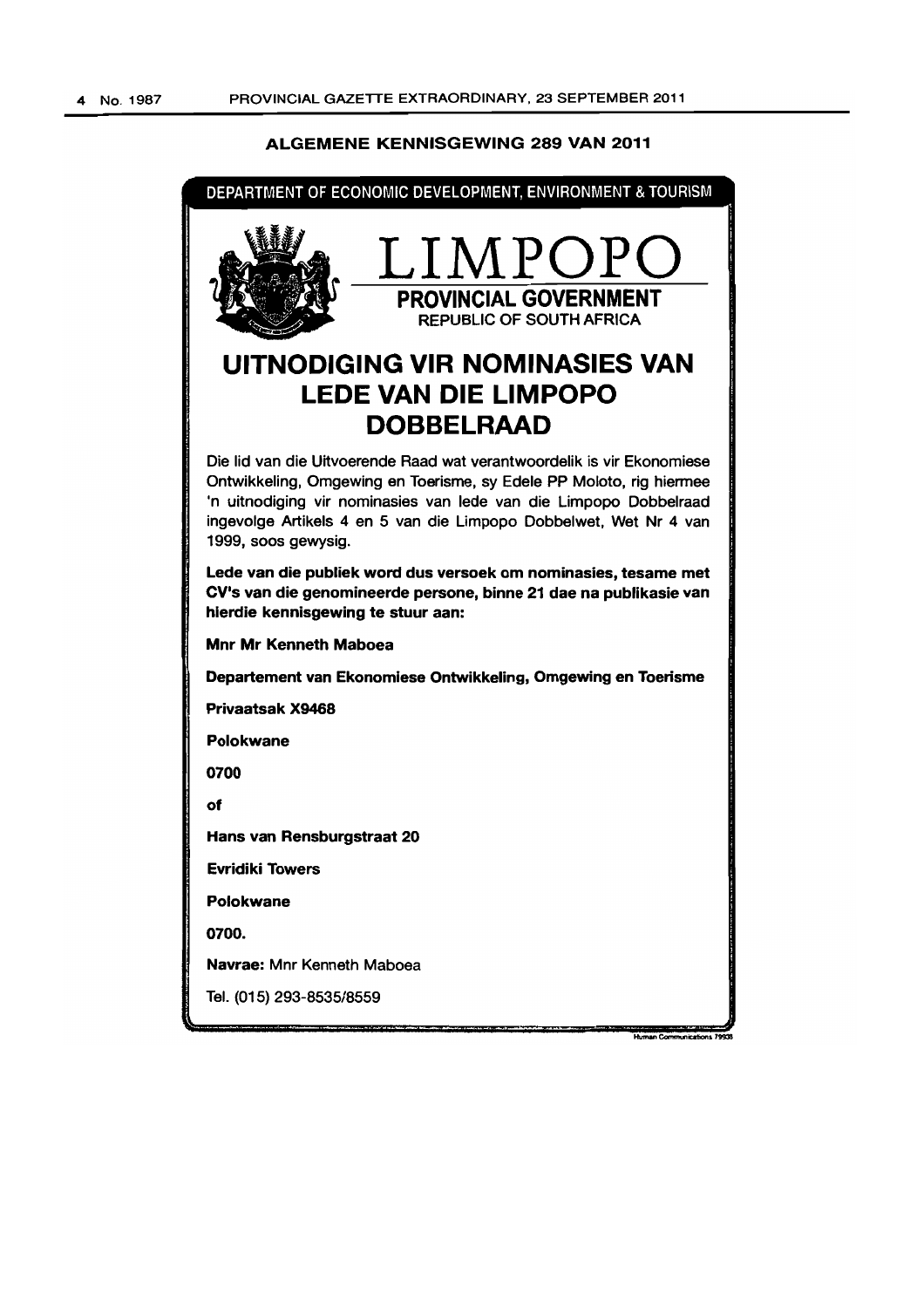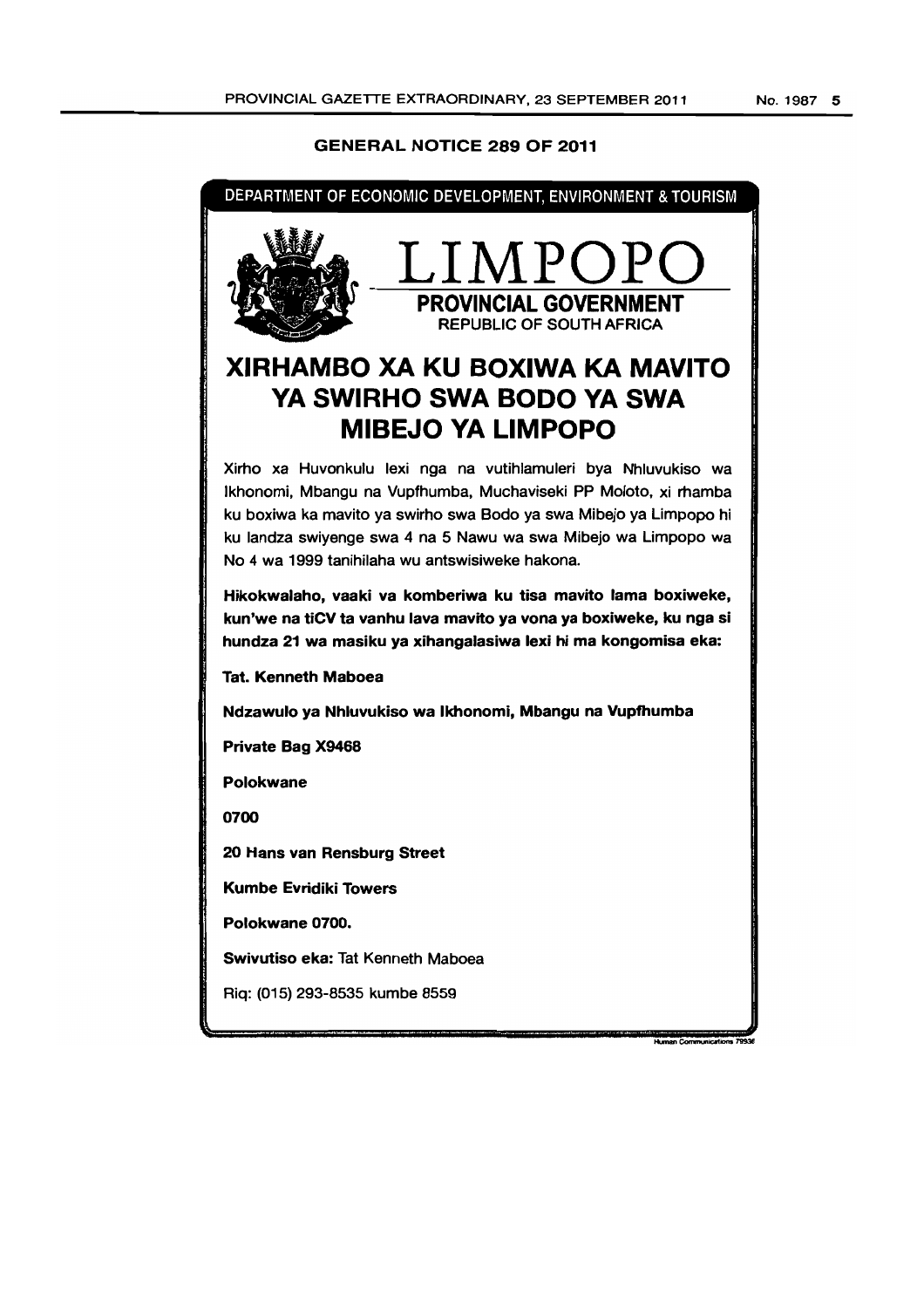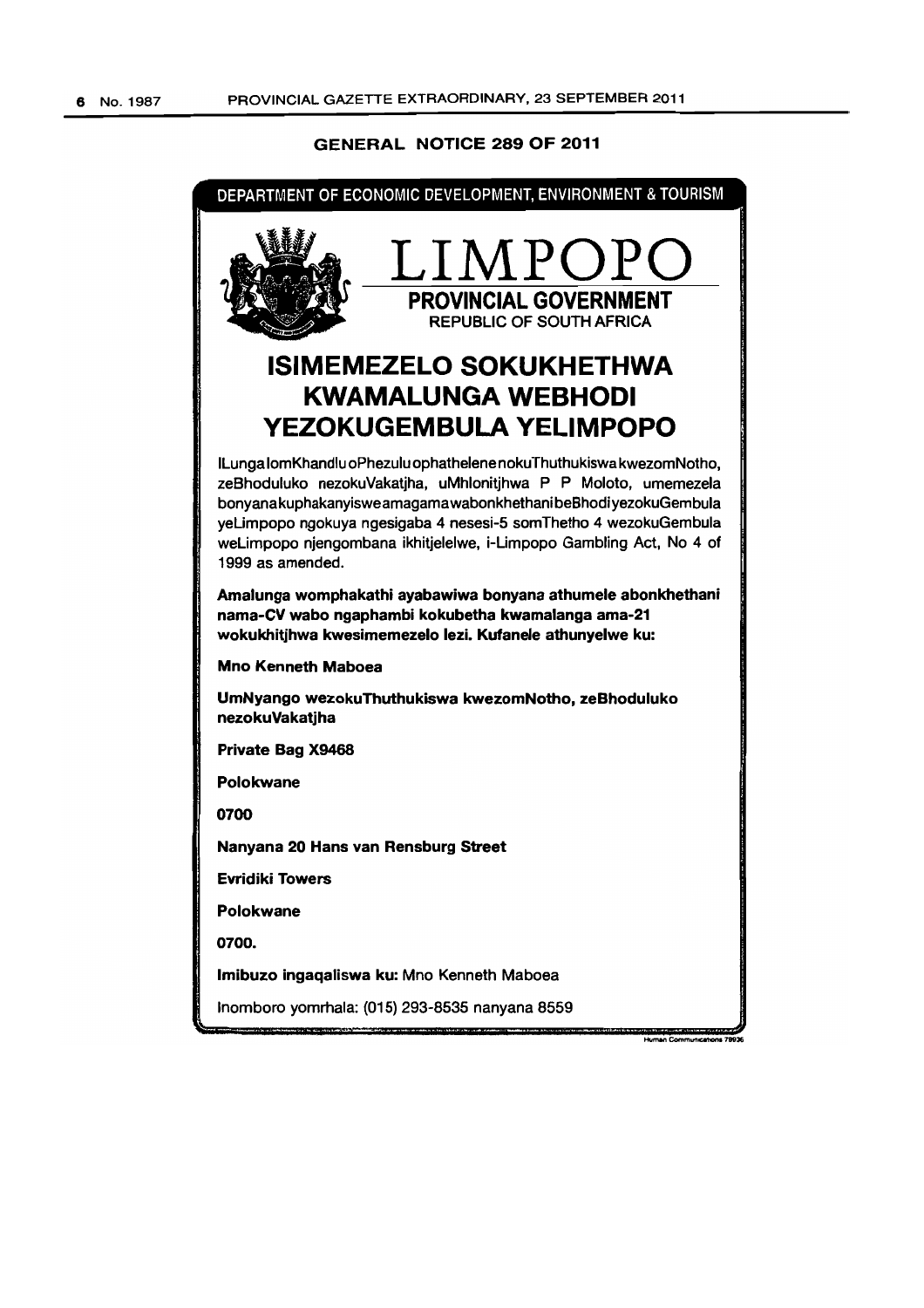